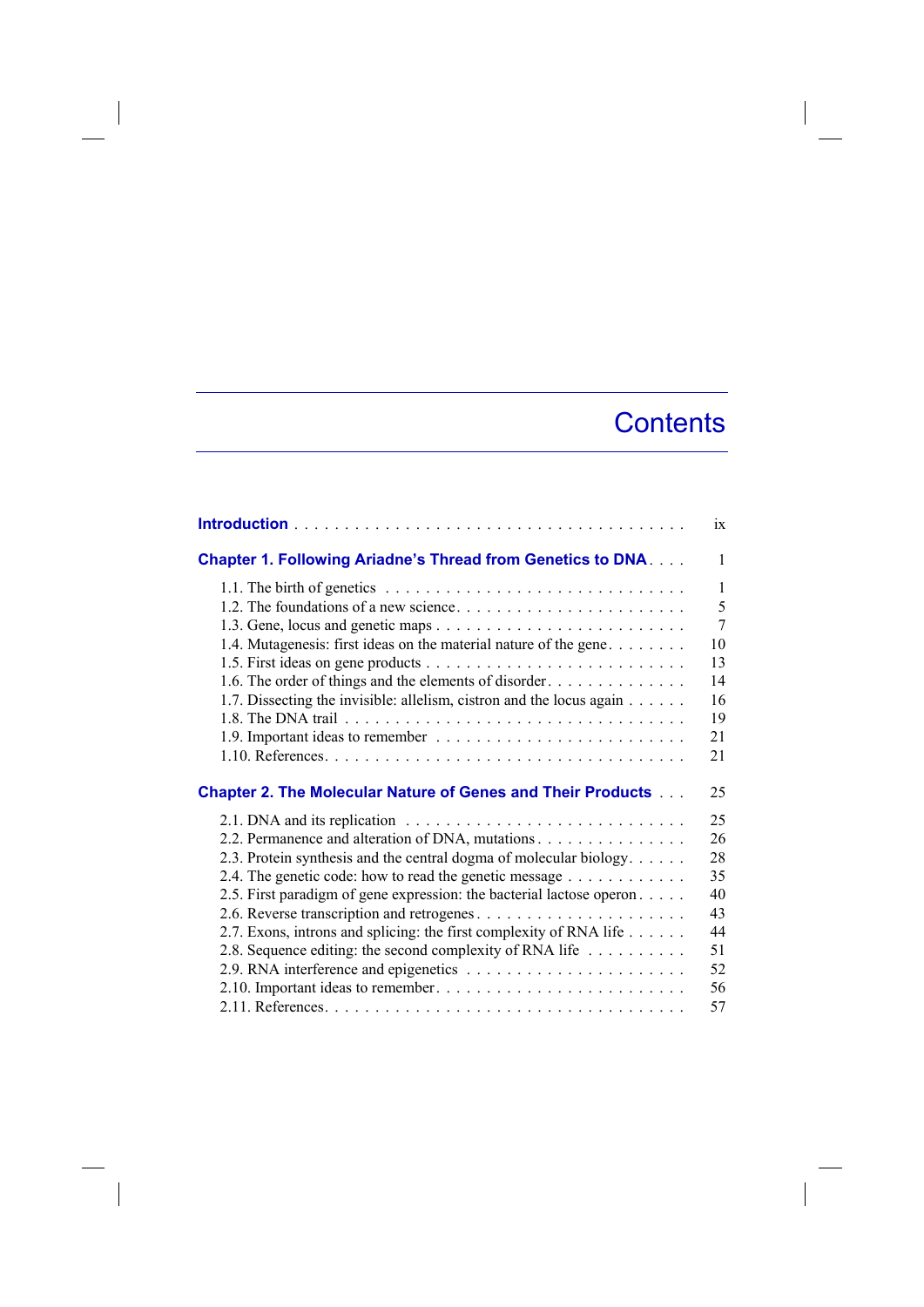$\overline{\phantom{a}}$ 

 $\begin{array}{c} \hline \end{array}$ 

| <b>Chapter 3. Chromosomes and Reproduction</b>                   | 61  |
|------------------------------------------------------------------|-----|
|                                                                  | 61  |
| 3.2. Sexual reproduction and alternating generations             | 63  |
|                                                                  | 65  |
|                                                                  | 70  |
|                                                                  | 70  |
|                                                                  | 71  |
|                                                                  | 74  |
|                                                                  | 75  |
|                                                                  | 77  |
|                                                                  | 78  |
|                                                                  | 78  |
|                                                                  | 79  |
|                                                                  | 80  |
|                                                                  | 81  |
|                                                                  |     |
| <b>Chapter 4. From Genetic Engineering to Genomics</b>           | 83  |
|                                                                  | 83  |
| 4.2. Recombinant DNA and the birth of genetic engineering        | 85  |
| 4.3. Sequencing of biological macromolecules                     | 87  |
| 4.4. The beginnings of genomics: the very first genome sequences | 91  |
|                                                                  | 92  |
|                                                                  | 93  |
|                                                                  | 96  |
| 4.8. New methods of genome sequencing and                        |     |
|                                                                  | 98  |
|                                                                  | 100 |
|                                                                  | 101 |
|                                                                  |     |
| <b>Chapter 5. Uniqueness and Polymorphism of Genomes</b>         | 103 |
|                                                                  | 104 |
| 5.2. Components of genomes and their replication                 | 105 |
| 5.3. A little perspective on the content of genomes              | 109 |
| 5.4. Traces of the past and driving forces for the future        | 112 |
|                                                                  | 117 |
|                                                                  | 120 |
| 5.7. Natural populations: pan-, core-genomes and SNP             | 123 |
|                                                                  | 126 |
|                                                                  | 127 |
|                                                                  | 128 |
|                                                                  | 129 |

 $\Big\}$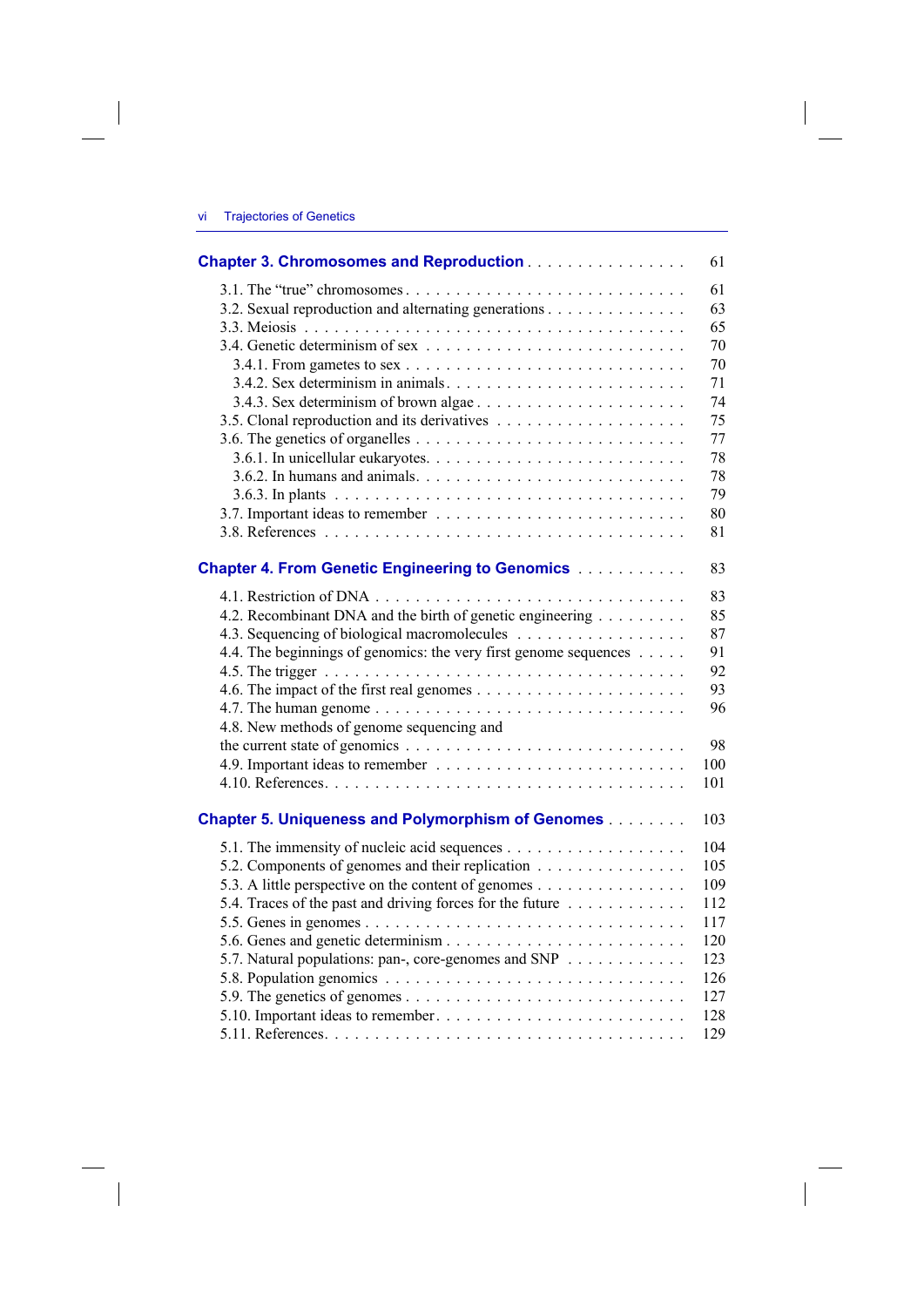$\overline{\phantom{a}}$ 

| <b>Chapter 6. Natural Dynamics and Directed</b><br>131                                                                                                                                                                                                                                                                    |
|---------------------------------------------------------------------------------------------------------------------------------------------------------------------------------------------------------------------------------------------------------------------------------------------------------------------------|
| 131<br>134<br>6.2.1. Transformation by DNA and horizontal gene transfer<br>134<br>136<br>137<br>6.3. Directed manipulations of genomes: principles and tools.<br>139<br>144<br>6.4. Directed manipulations of genomes: applications<br>146<br>147                                                                         |
| 149                                                                                                                                                                                                                                                                                                                       |
| 150<br>153<br>7.2. Traces of the past in today's human genome<br>154<br>154<br>155<br>7.2.4. Maladaptation following past selections<br>156<br>157<br>157<br>7.3. Traces of past climates in the trees of our forests<br>159<br>160<br>7.4.2. The mutations that enabled domestication<br>162<br>163<br>167<br>168<br>169 |
| 173                                                                                                                                                                                                                                                                                                                       |
| 8.1. "Mendelian" and multifactorial diseases, a continuum of complexity.<br>174<br>175<br>177<br>178<br>181<br>184<br>187<br>188                                                                                                                                                                                          |
| 191                                                                                                                                                                                                                                                                                                                       |
| 191<br>197                                                                                                                                                                                                                                                                                                                |

 $\overline{\phantom{a}}$ 

 $\begin{array}{c} \hline \end{array}$